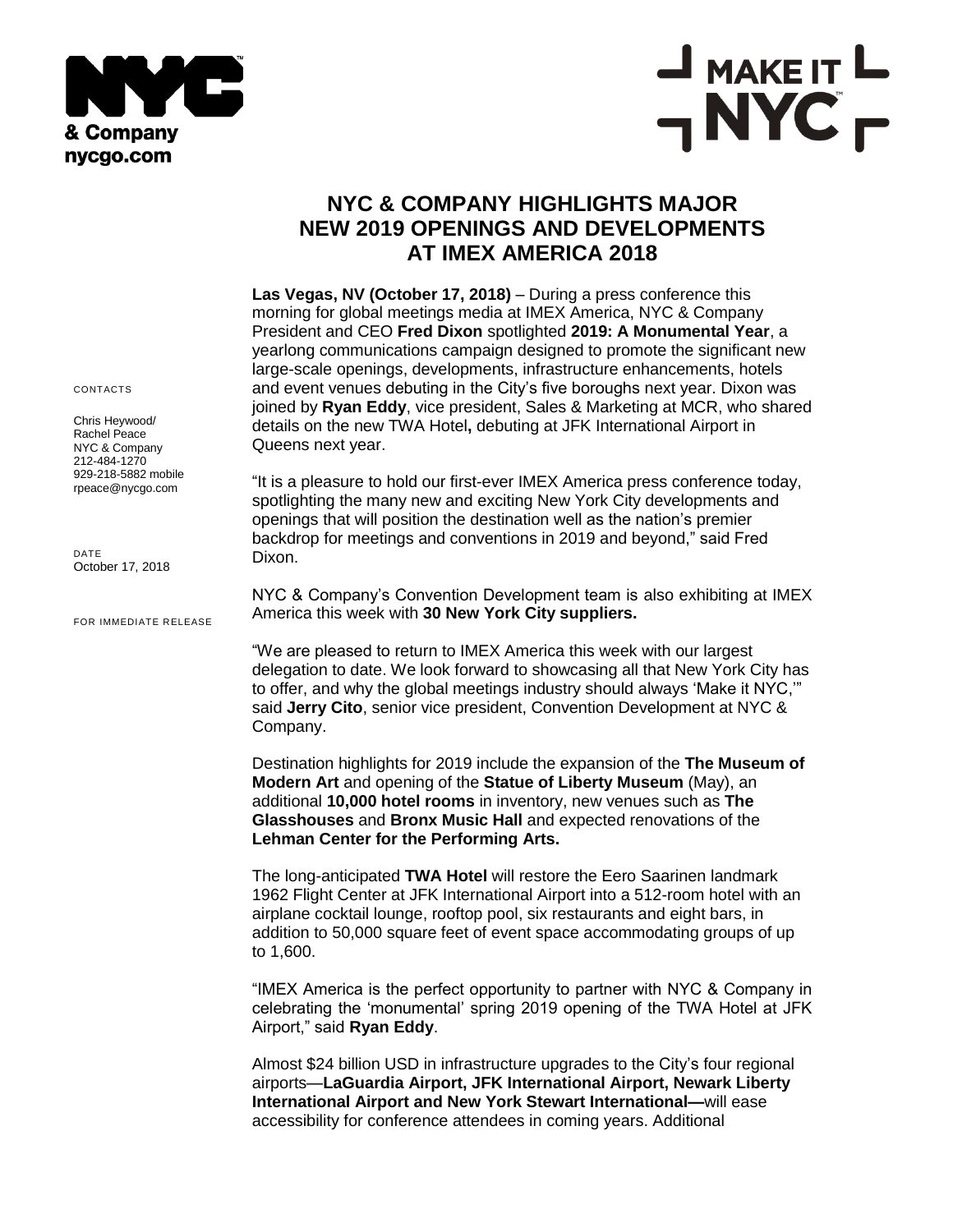



transportation developments include the **NYC Ferry** (now offering routes to all five boroughs), planned improvements to **Penn Station**, and the **34 St-Hudson Yards** subway station serving Manhattan's far west side, a transforming convention destination anchored by the **Javits Center**.

The Javits Center's \$1.5 billion expansion, taking place through 2021, will add more than 1.2 million square feet of event space, including the Northeast's largest ballroom at 55,000 square feet. Recently announced plans for more than 4,000 panels on the rooftop and sidewalk are slated to offset more than 2.7 million pounds of  $CO<sub>2</sub>$  yearly, adding to noted sustainability efforts including the building's 6.75-acre green roof and future 1-acre rooftop farm.

**Hudson Yards**, the largest private real estate development in the history of the US, will debut in March 2019 on Manhattan's far west side. Within walking distance of the Javits Center, connected via pedestrian plazas, planners can consider its 1 million square feet of retail, culture hub **The Shed** (debuting April 2019), climbable **Vessel** public art piece, significant green spaces, eateries by famous chefs, the City's tallest outdoor observation deck (debuting in late 2019 or early 2020) and the destination's first **Equinox Hotel.** A new subway stop called "Hudson Yards" seamlessly connects visitors and delegates from Times Square to New York City's newest neighborhood.

New York City has the most active hotel development pipeline in the country, with **117,500 hotel rooms in current inventory** as of **October 2018** and an expected **140,500 hotel rooms** by the end of 2021. In addition to established Midtown Manhattan accommodations (including NY5000 and "Times Squared"), planners will appreciate the soon-to-open Times Square Edition, featuring event studios, a performance venue, a penthouse with meeting capabilities, and a beer garden and event deck overlooking Times Square.

This week, NYC & Company is also debuting its reimagined **Make it NYCTM** campaign during IMEX America this week, including a new logo, images and refreshed language that capture New York City's one-of-a-kind appeal as a meetings destination. The campaign, originally launched in 2013, is showcased in NYC & Company's IMEX America activations this week, and in digital media promotions driving planners to the recently relaunched [nycgo.com/makeitnyc.](http://www.nycgo.com/makeitnyc)

In 2017, NYC welcomed **62.8 million visitors**—including 21% business travelers and **6.2 million delegates**—generating more than **\$45 billion** in direct spending. An estimated **65.2 million visitors** are expected to visit New York City this year.

New York City suppliers exhibiting with NYC & Company at IMEX America this year include **1 Hotels; ACCESS New York Metro; Alliance for Downtown New York; AlliedTPro; Carmine's; Convene; Discover Long Island; Firmdale Hotels; Fourth Wall Events; Golden Touch Transportation; Group Sales Box Office at Broadway.com; Hornblower Cruises & Events; InterContinental New York Barclay; Jacob Javits Convention Center; The Lexington Hotel; Lotte New York Palace; Moxy Hotels New York City;** 

CONTACTS

Chris Heywood/ Rachel Peace NYC & Company 212-484-1270 929-218-5882 mobile rpeace@nycgo.com

DATE October 17, 2018

FOR IMMEDIATE RELEASE